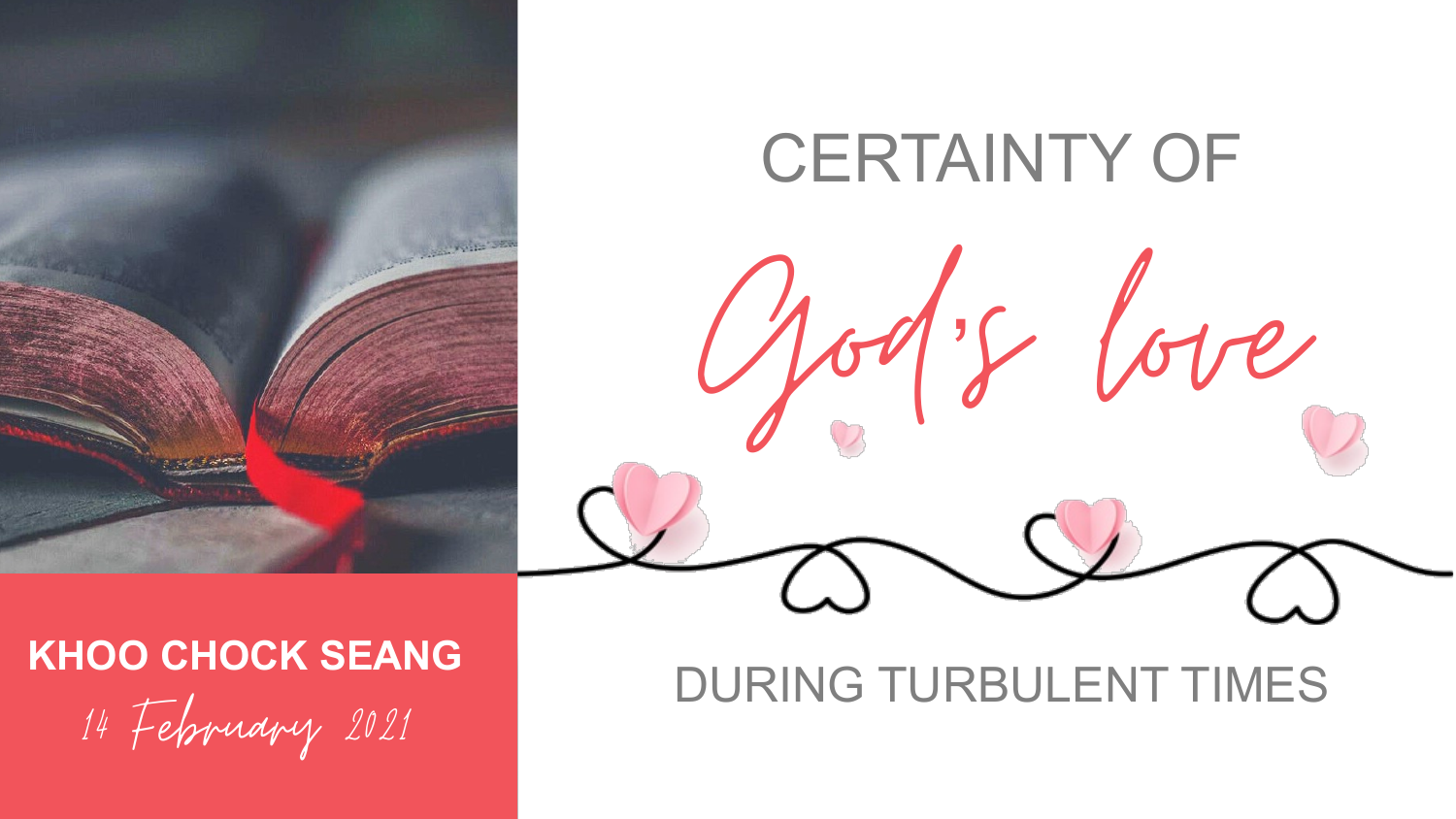## "Life's shifting sands" beneath us often mean we end up looking at our feet rather than out to the horizon"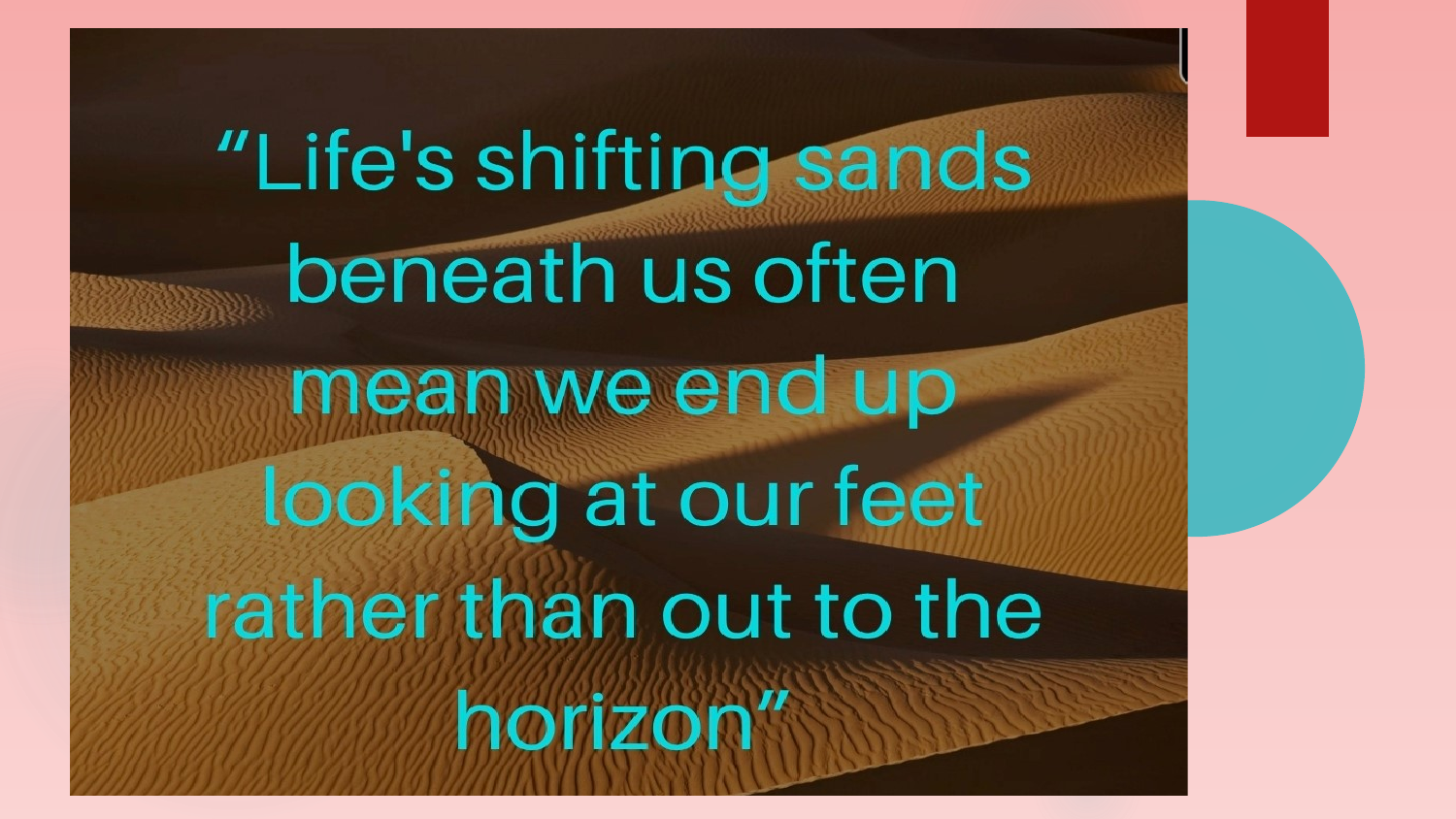**'I lift up my eyes to the mountains where does my help come from? My help comes from the Lord, the Maker of heaven and earth. He will not let your foot slip - He who watches over you will not slumber' (Ps 121:1-2)**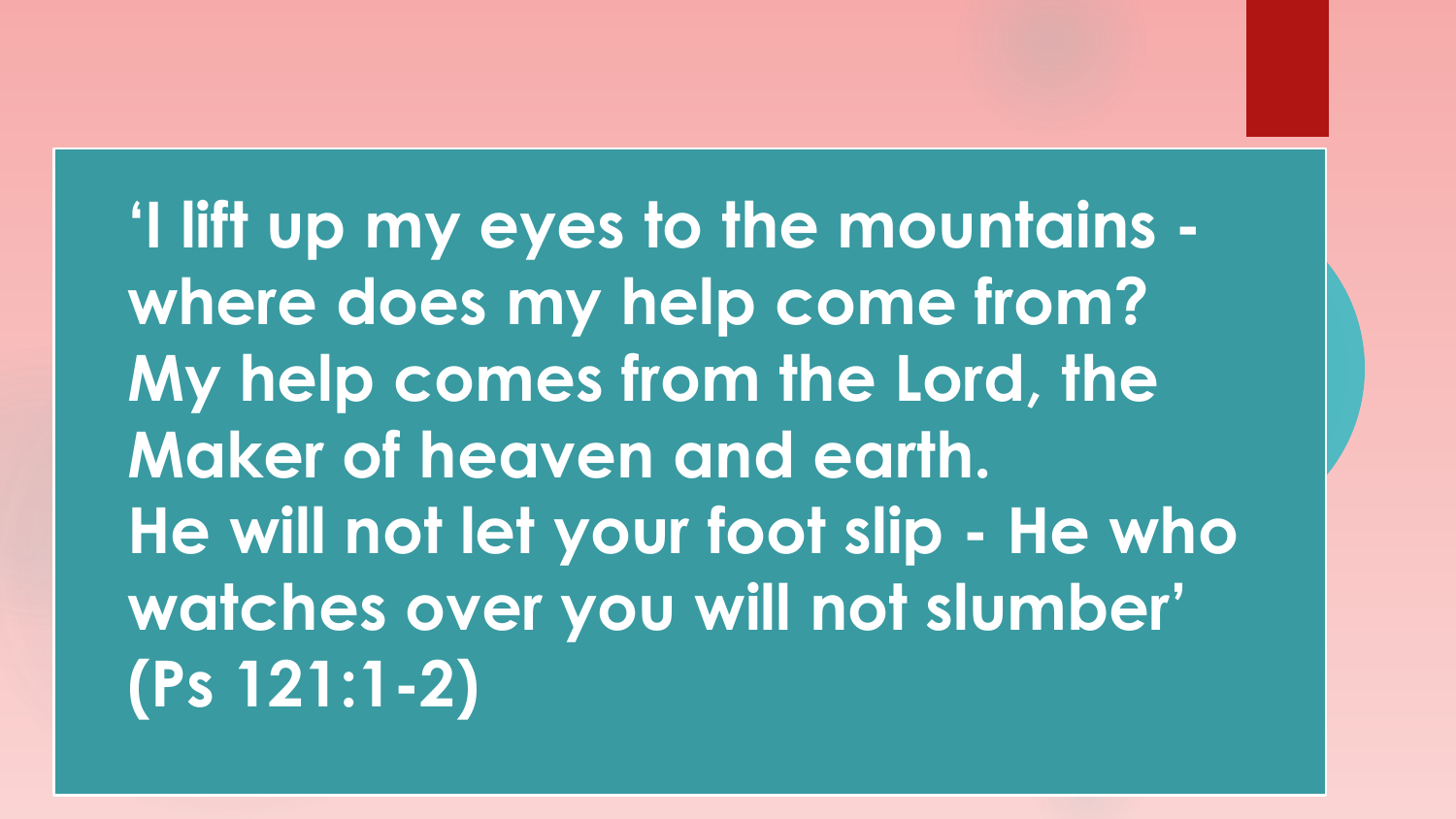**FREET Lord appeared to us in the past, saying ' I have loved you with an everlasting love; I have drawn you with unfailing kindness' Jer 31:3**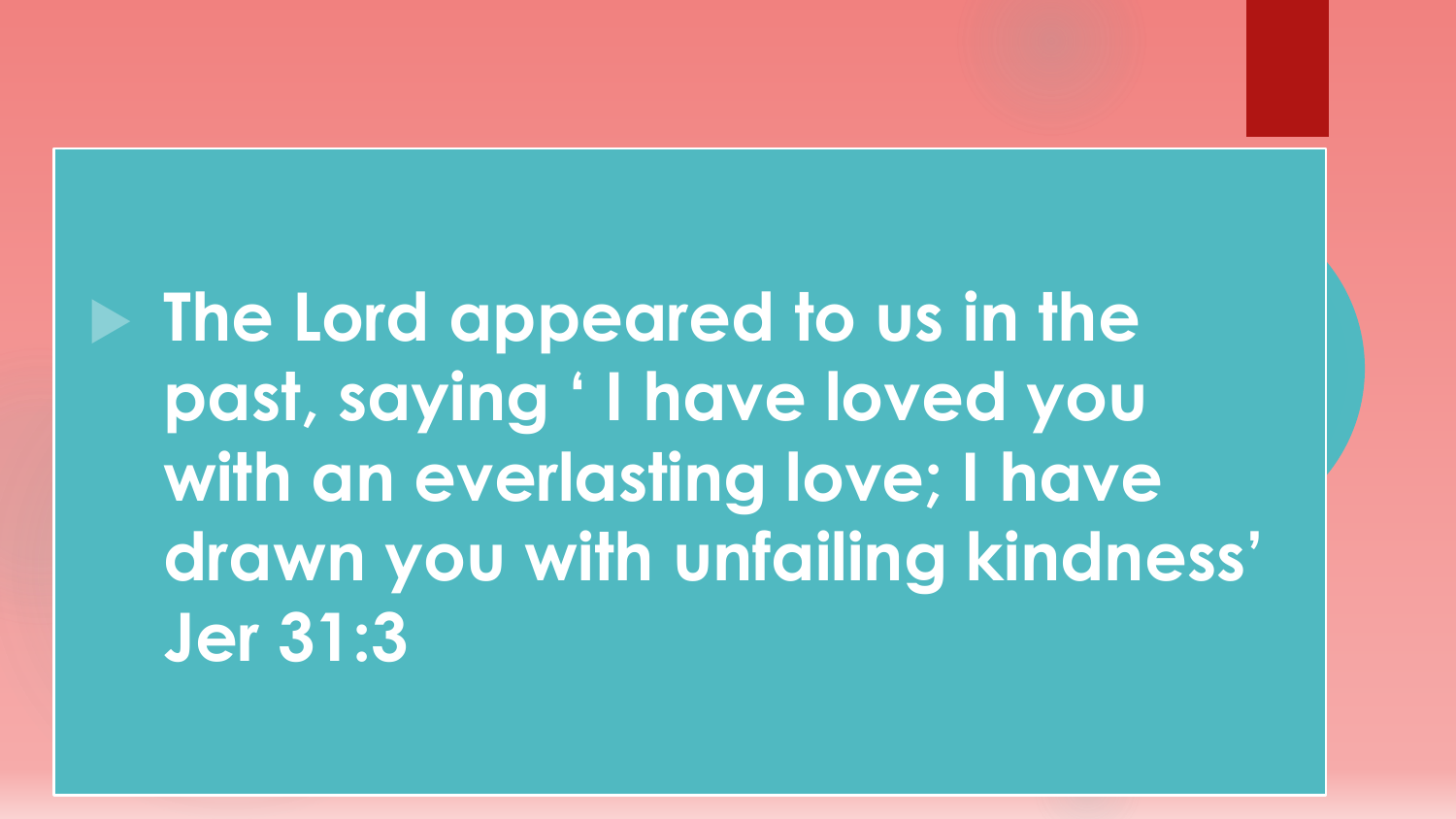#### **Parable of the Hidden Treasure and the Pearl**

**'THE KINGDOM OF HEAVEN IS LIKE TREASURE HIDDEN IN A FIELD. WHEN A MAN FOUND IT, HE HID IT AGAIN, AND THEN IN HIS JOY WENT AND SOLD ALL HE HAD AND BOUGHT THAT FIELD. AGAIN, THE KINGDOM OF HEAVEN IS LIKE A MERCHANT LOOKING FOR FINE PEARLS. WHEN HE FOUND ONE OF GREAT VALUE, HE WENT AND SOLD EVERYTHING HE HAD AND BOUGHT IT'**

**(MATT 13:44-46)**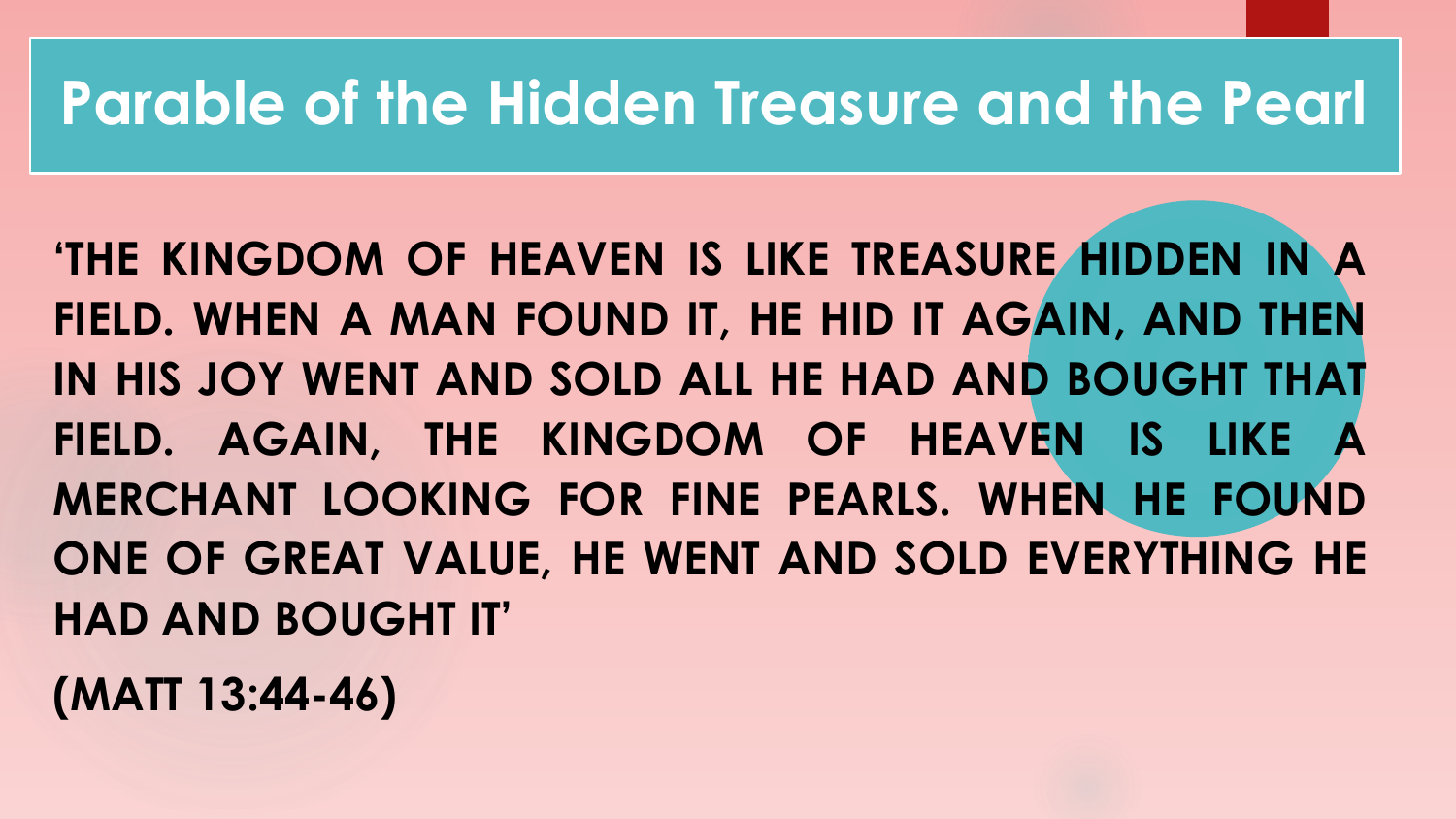#### **What is this hidden treasure?**

- **Treasure is something priceless/valuable. We are valuable to God.**
- **We are God's treasure. Jesus said 'where your treasure is, there your heart will be also.' You are in God's heart. He loves and cares for you. He has a plan for your life as well as mine.**
- **Treasure to one person may be a junk, cannot be seen. People in the world might consider you as a junk or unnoticed. But God sees you as His hidden treasure who will be revealed on that day of His fullness. He sees us as a treasure in jars of clay to show that this all surpassing power is from God.**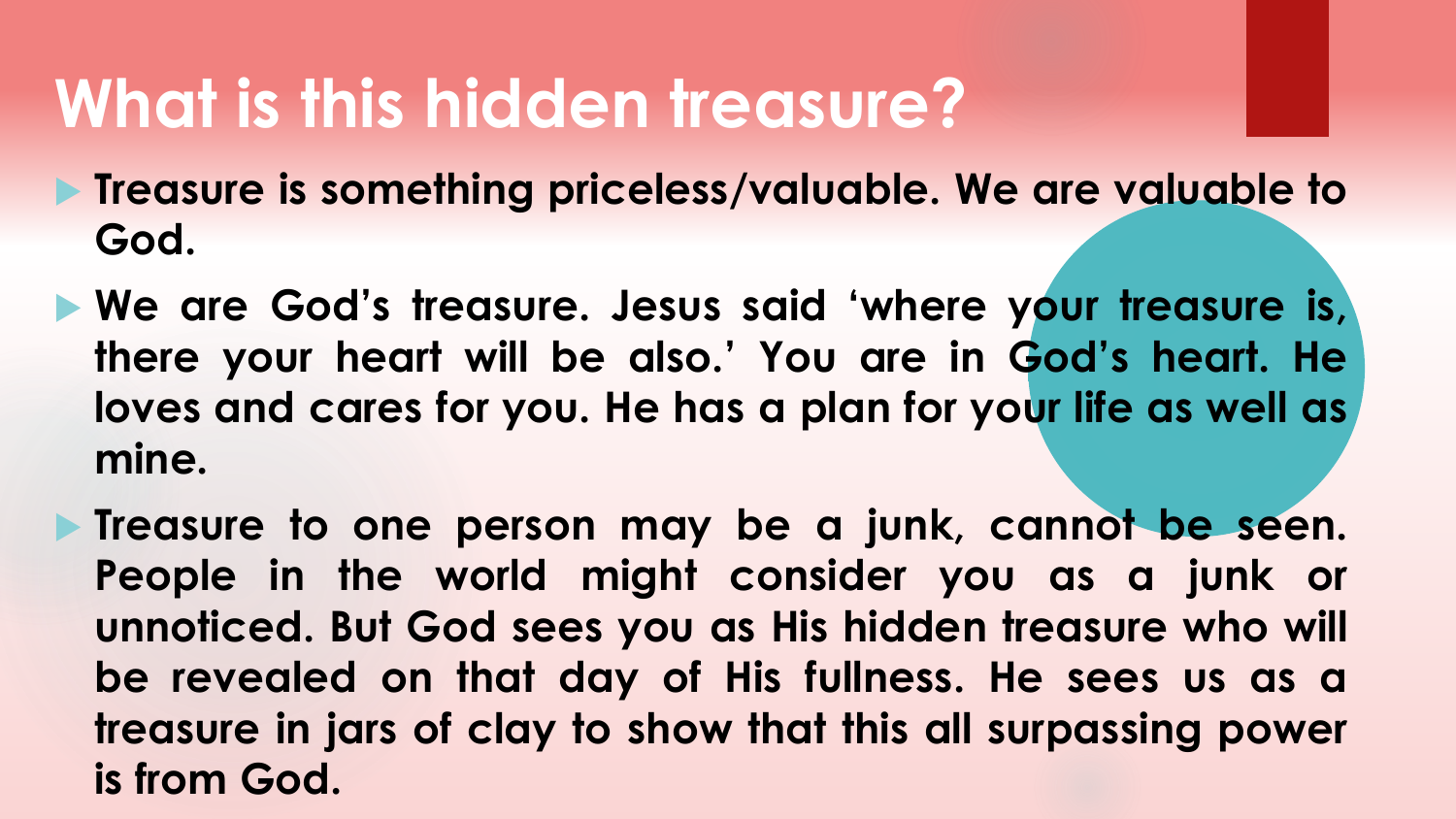#### **What is this hidden treasure?**

- **If the treasure is lost, it does not benefit anyone, Although we are lost, we are considered valuable to Him. That is why He sent Jesus to search for us.**
- **If the treasure is found, its value can be seen by many. When we become the children of His Kingdom, we begin to impact lives around us. Be an influencer for Christ.**
- **Treasure is usually protected in some form. We are protected under the shadow of His wings, even when the heat comes upon our lives, we come under the shadow of His wings…**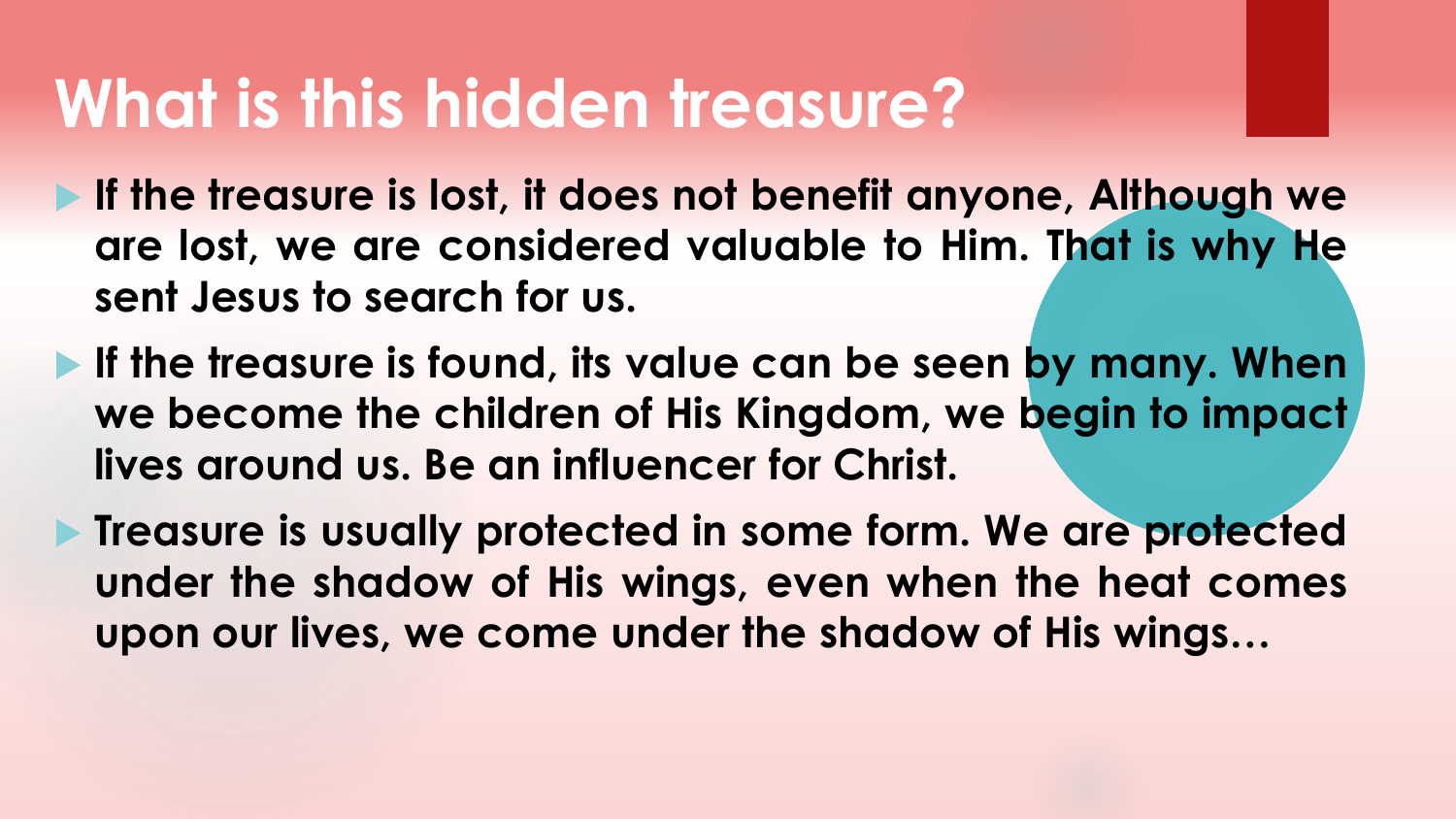#### **What is the significance of Pearls?**

 **Pearl is the most sought valuable during Roman Empire. Unlike gemstones like diamonds where it comes from dead rock and the value of diamonds are determined it is cut but not from pearls.**

 **Pearls are formed when a foreign object somehow enters the inside of the oyster and instead of ejecting the irritants out, the object is covered by layers of layers of secretion by its own body until it becomes a pearl.**

 **We are all an irritant (through our sins) to God. But He accepts us, He covers our sins and it cost His life…He paid the price for us, the pearl with great value.**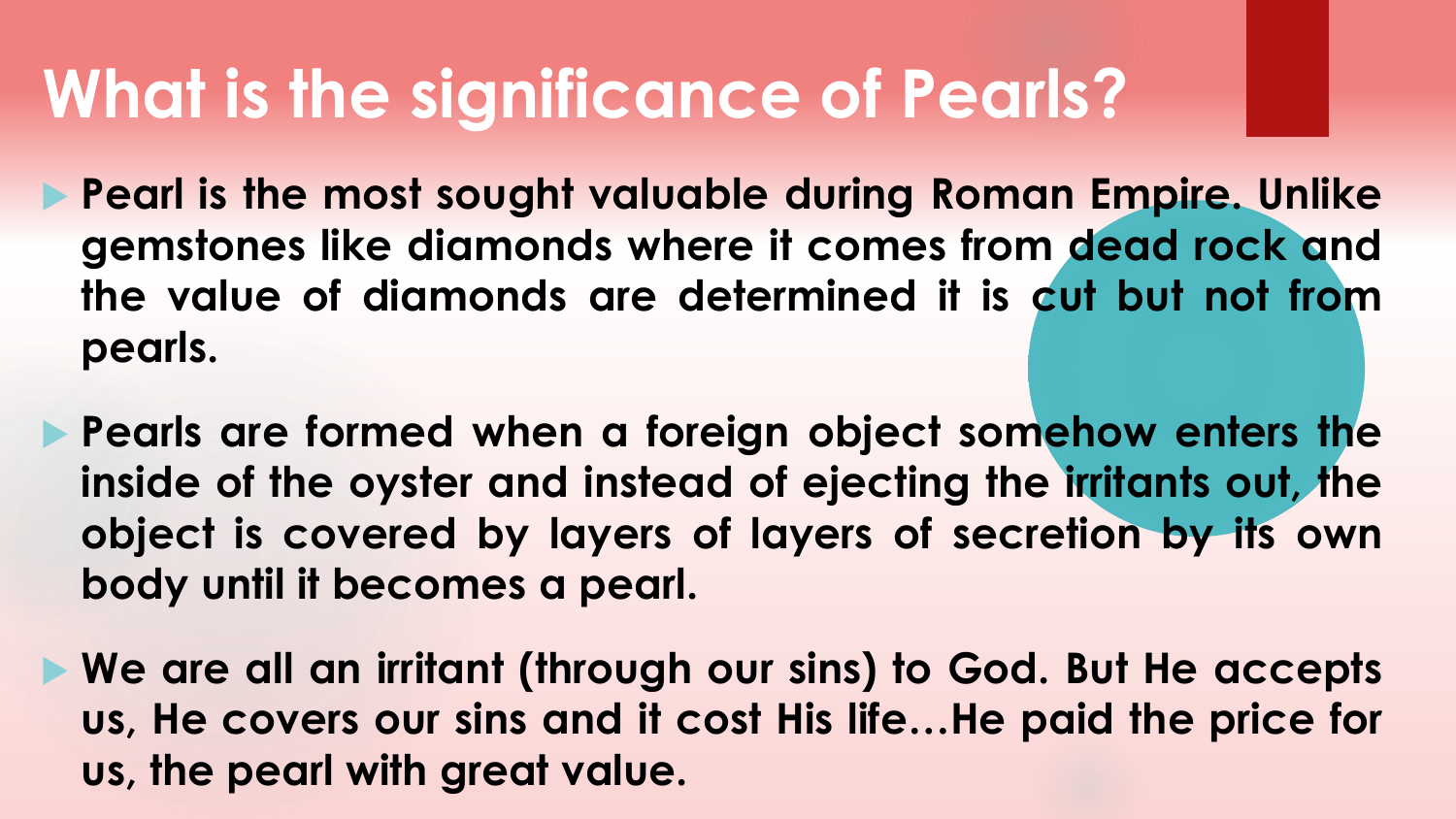#### **What is the significance of Pearls?**

- **The longer the pearl stays in the oyster, the more valuable it is….this is the character of God, He is long suffering, His grace will abound and no sin is too big for Him. He loves you and me.**
- **To many, the oyster is nasty looking shell and many will despise us but God sees the pearl inside us. Hallelujah!**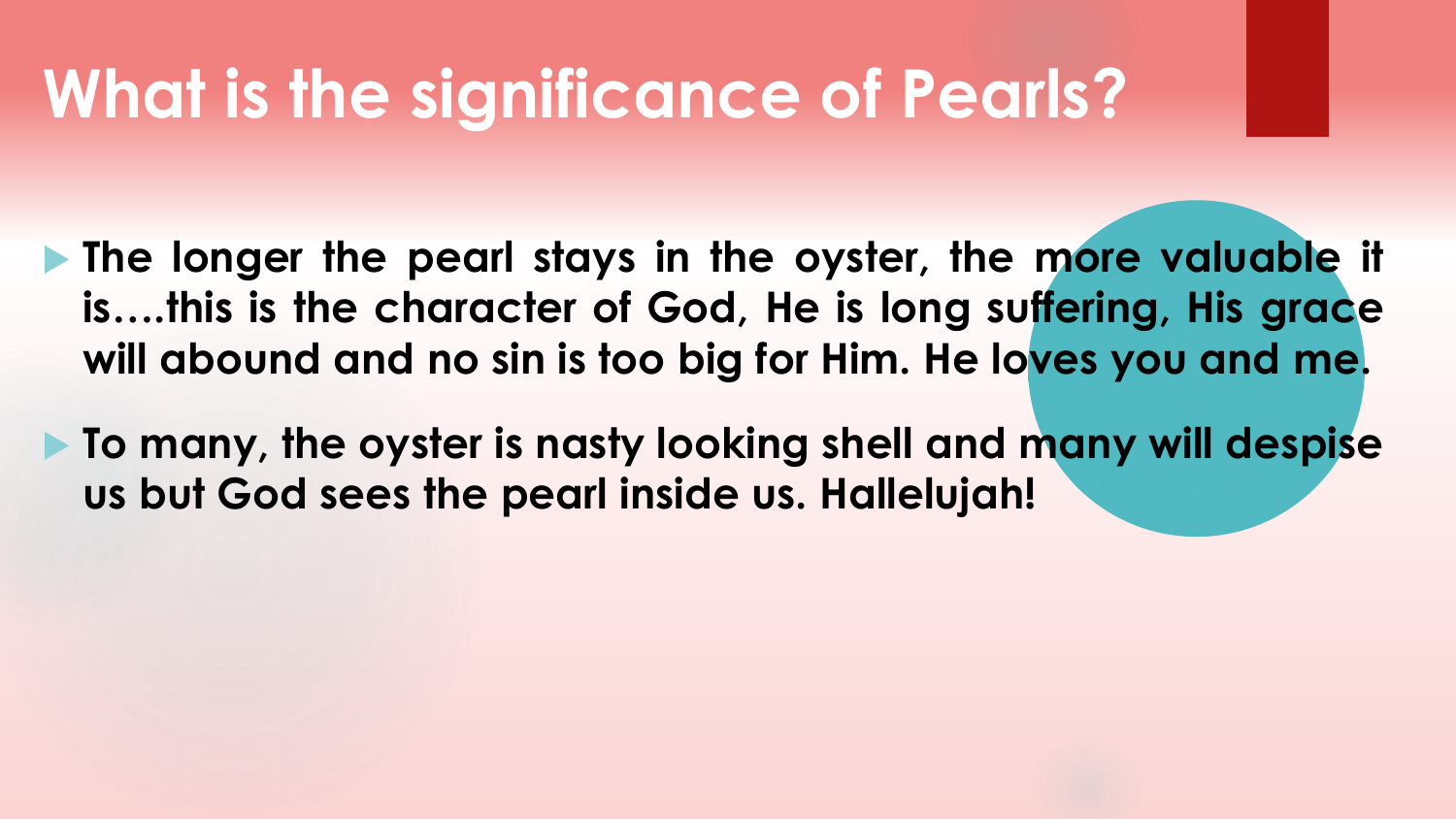### **God Loved us and cost the life of His son, Jesus**

 **1 Cor 6:30 – He bought us at a price that cost the shedding of His blood for our sins**

 **John 15:12-13: Greater love has no man than this…that a man lay down his life for His friends**

 **Isa 53: 4-5: He took up our pain, bore our suffering, pierced for our transgression, crushed for our iniquities, and by His stripes, we are healed**